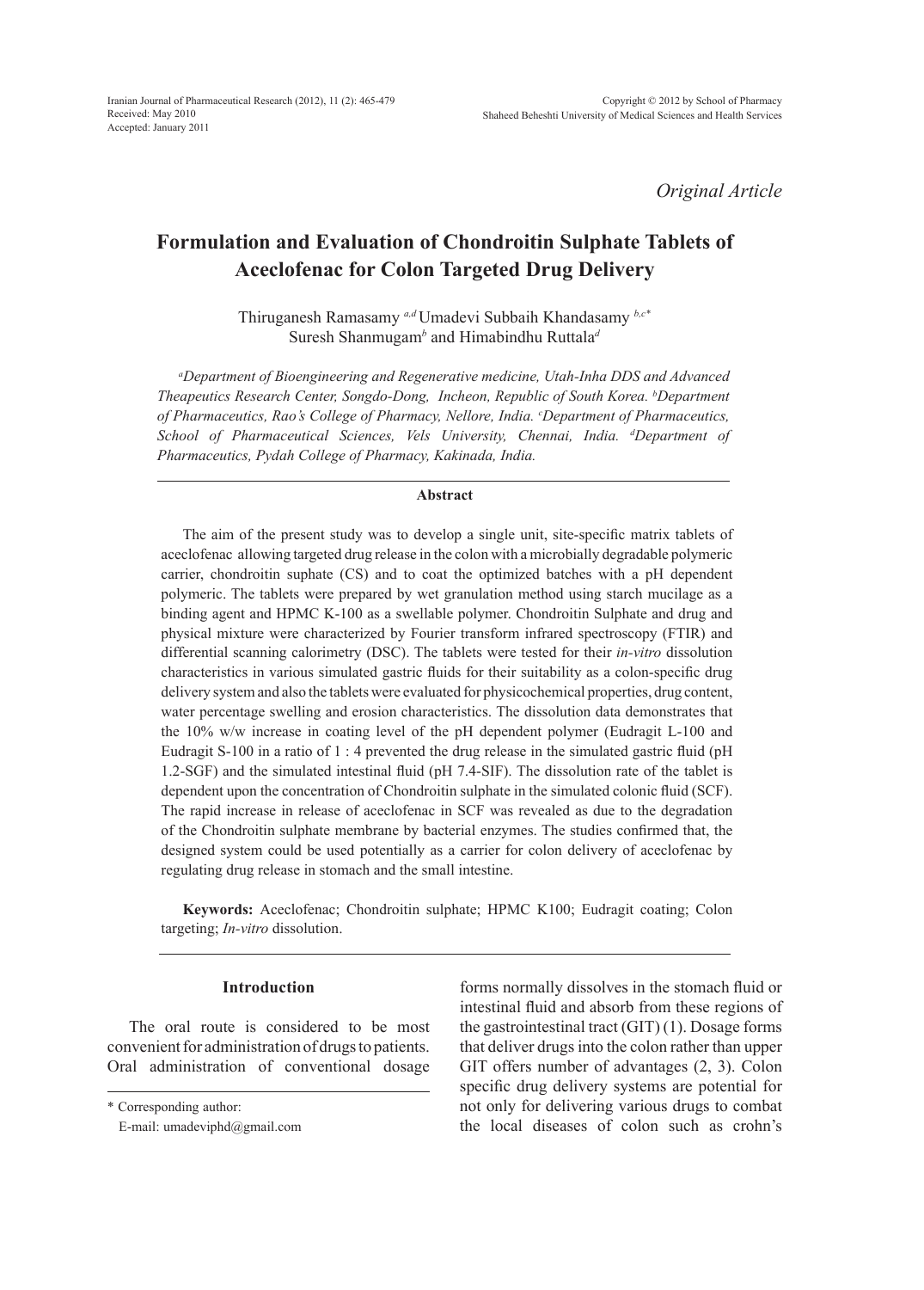disease, ulcerative colitis,constipation and colon cancer but also for delivering some drugs for the systemic absorption for treating some diseases such as rheumatoid arthritis, nocturnal asthma, hypertension which possess circadian rhythms in their symptoms (4-7).

There are several strategies being followed for targeting drugs specifically to the colon. Some of them are, pH dependent, timecontrolled, pressure-controlled, and those based on biodegradable polymers (enzyme controlled) .Natural polysaccharides are now extensively used for the development of solid dosage forms for delivery of drugs to the colon. Some of the natural polysaccharides which have already been studied for their potential as colon-specific drug carrier systems are chitosan, pectin, chondroitin sulphate, cyclodextrin, dextrans, guar gum, inulin,amylose and locust bean gum (8, 9).

The rationale for the development of a polysaccharide based delivery system for colon is the presence of large amounts of polysaccharidases in the human colon as the colon is inhabited by a large number and variety of bacteria which secrete many enzymes *e.g*. D-glucosidase, D-galactosidase, amylase, pectinase, xylanase, D-xylosidase, dextranase, *etc.* Major approaches utilizing polysaccharides for colon-specific delivery are fermentable coating of the drug core, embedding of the drug in biodegradable matrix, formulation of drug-saccharide conjugate (prodrugs) (6, 10, 11).

Chondroitin sulphate is a soluble mucopolysaccharide consisting of D-glucuronic acid linked to N-acetyl-D-galactosamide (12, 13). In the human colon, the natural sources of Chondroitin sulphate are sloughed epithelial cells and dietry meat. Chondroitin sulphate is utilized as a substrate by the *Bacteroides thetaiotaomicron* and *B*. *o*v*atus*. (14, 15). Thus Chondroitin sulphate could be used as a colonic drug carrier. Such use would depend on its persistence as a solid dosage form in the physiological environment of the stomach and small intestine. Since natural Chondroitin sulphate is readily water soluble, it might not protect its load successfully. However it would become more swellable if is mixed with a swellable polymer such as HPMC. Hence it was

given a enteric coating (15).

Aceclofenac, a non steroidal anti-inflammatory drug used for the treatment of rheumatoid arthritis is selected as a model drug. Short biological half life (about 4 h) and dosing frequency more than one per day make aceclofenac an ideal candidate for sustained release. It is a newer derivative of diclofenac and has less gastrointestinal complications. The aim of the study was to design novel colon specific drug delivery systems containing Chondroitin sulphate tablets coated with pH dependent polymers (Eudragit L 100 and S 100 in the ratio of 1: 4). The goal in drug delivery research is to develop formulations to meet therapeutic needs related to particular pathological conditions. Variation of physiological and pathophysiological functions at a particular time of a day has brought a new approach to the development of drug delivery systems (16, 17). In this study we had examined the in vitro drug release of chondroitin sulphate tablets in the various simulated medium to assess its ability to release the content in colon.

The objective of the present study was to develop a controlled release colon targeted drug delivery system of aceclofenac to approximate chronopharmacological symptoms of rheumatoid arthritis whose symptoms are most intense on awakening. The colon specific drug delivery system has a potential value when a delay in absorbtion is desired from a therapeutic point of view in the treatment of the disease rheumatoid arthritis which have peak symptoms in early morning. Research in this so called chronopharmacological field has assumed significance in developing drug delivery systems that demonstrate the importance of biological rhythms in drug therapy. Previously we successfully formulated the chitosan tablet of aceclofenac for the colonic delivery and found good release at the prerequeste time however so far there is no documented study on Chondroitin sulphate's ability to sustain the drug release in the colon hence, in the present research we have attempted to formulate colon specific tablets of aceclofenac embedded in chondroitin suphate as a polymeric matrix and HPMC as swellable polymer which was then coated with pH dependent polymers such as Eudragit S-100 and Eudragit L-100 in a combination of 1: 4.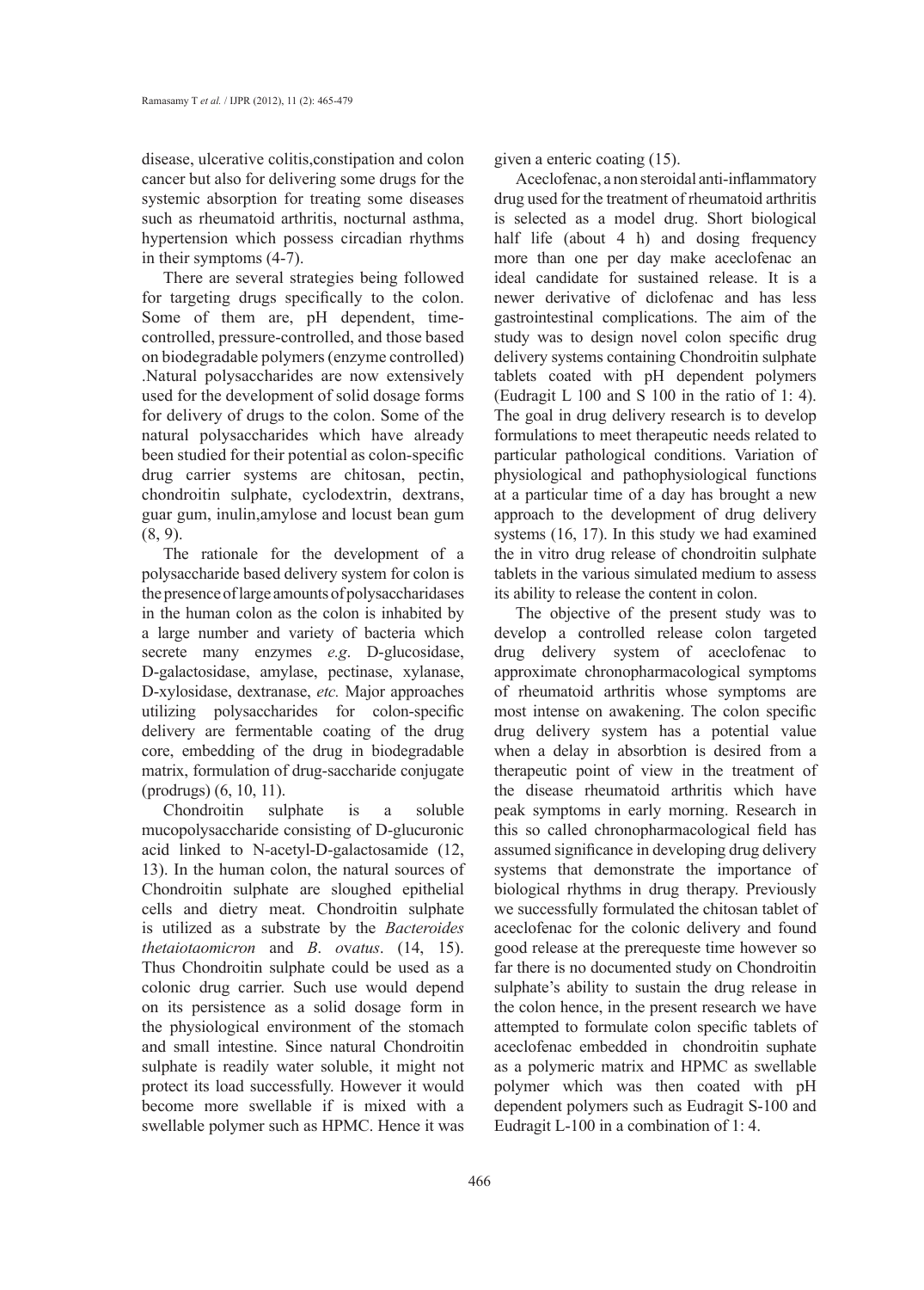|                                        | Quantity (mg) present in each tablet |       |                   |                   |  |
|----------------------------------------|--------------------------------------|-------|-------------------|-------------------|--|
| Ingredients                            | ACST,                                | ACST, | ACST <sub>2</sub> | ACST <sub>4</sub> |  |
| Aceclofenac                            | 100                                  | 100   | 100               | 100               |  |
| Chondroitin sulphate                   | 50                                   | 100   | 150               | 200               |  |
| HPMC K 100                             | 25                                   | 25    | 25                | 25                |  |
| Microcrystalline cellulose             | 25                                   | 25    | 25                | 25                |  |
| (Magnesium sterate $(3\%$              |                                      | 7     | π                 |                   |  |
| (Talc $(2\%$                           | 5                                    | 5     | 5                 | 5                 |  |
| $\frac{9}{6}$ Mucilage of starch (7.5) | 18                                   | 18    | 18                | 18                |  |

**Table 1.** Composition of aceclofenac tablet.

#### **Experimental**

Materials used includes aceclofenac, which was kindly provided as a gift sample by Restek Pharma, Pondicherry. Chondroitin sulphate was purchased from Indian Research Products, Chennai. Eudragit S 100 and Eudragit L 100 were purchased from Loba chemicals, Mumbai. All other chemicals were of analytical grade.

# *Preparation of Aceclofenac and Chondroitin sulphate tablets*

## *Step-I*

Matrix tablets, each containing 100 mg of aceclofenac were prepared by wet granulation and compression using uncross-linked chondroitin sulphate as a polymer using 10 station Cadmach Mini Rotary Tablet Press supplied by Cadmach Machinary Co Pvt Ltd. The formulae of aceclofenac tablets were given in Table 1. Formulations ( $F_1$ - $F_4$ ) were blended and granulated with starch mucilage as a binder. The wet mass was passed through sieve number 16 (mesh size: 1000 μm) and the granules were dried at 50°C for 2-3 h. The dried granules were sieved through sieve number 25 (mesh size: 650 μm), lubricated with magnesium stearate and talc mixture and compressed on a 10 station rotary tablet punching machine, using 12 mm round slightly concave punches (17, 18).

## *Step -II*

The optimized batch of tablets were coated using a combination of Eudragit L-100 and S-100 by using a fluidized bed coating apparatus. In-process samples at various coating levels 5, 10% w/w (% coating polymeric weight gain) were taken to check the dissolution characteristics in SGF fluid. Coating solution was prepared by dissolution of 500 mg of Eudragit polymers (L-100 and S-100; 1: 1) in ethanol:acetone (2: 1) to give 10% coating. Coating was continued until there is no drug release in SGF fluid. After the coating, the tablets were gently fluidized for about 5 min after which they were air dried in an oven for 24 h at 40°C. A 10% w/w increase in the coating level was selected as an optimum coating percentage level. Then the pH dependent polymeric coated tablets were tested for drug release studies as described in the simulated gastric fluid (SGF), simulated intestinal fluid (SIF) and simulated colonic fluid (SCF) separately (19).

## *Preformulation studies*

# *Differential scanning calorimetry*

The DSC curves of aceclofenac, uncross linked chondroitin sulphate and mixture of aceclofenac/ chondroitin sulphate were generated by a differential scanning calorimeter (DSC 220C, SEIKO, Japan) at heating rate of 100/min from 60 to 200°C. Accurately 12 mg of sample was taken in a standard pan and placed at sample stage. Nitrogen flow was set at 50 cm<sup>3</sup>/ min and the nitrogen flow rate to the chamber was 80 cm<sup>3</sup> /min.

## *Fourier transforms Infrared spectroscopy*

FT-IR spectra of aceclofenac, chondroitin sulphate and mixture of aceclofenac/chondroitin sulphate were recorded at room temperature in KBr pellets by applying 6000 kg/cm<sup>2</sup> pressure by using a Shimadzu FT-IR 8300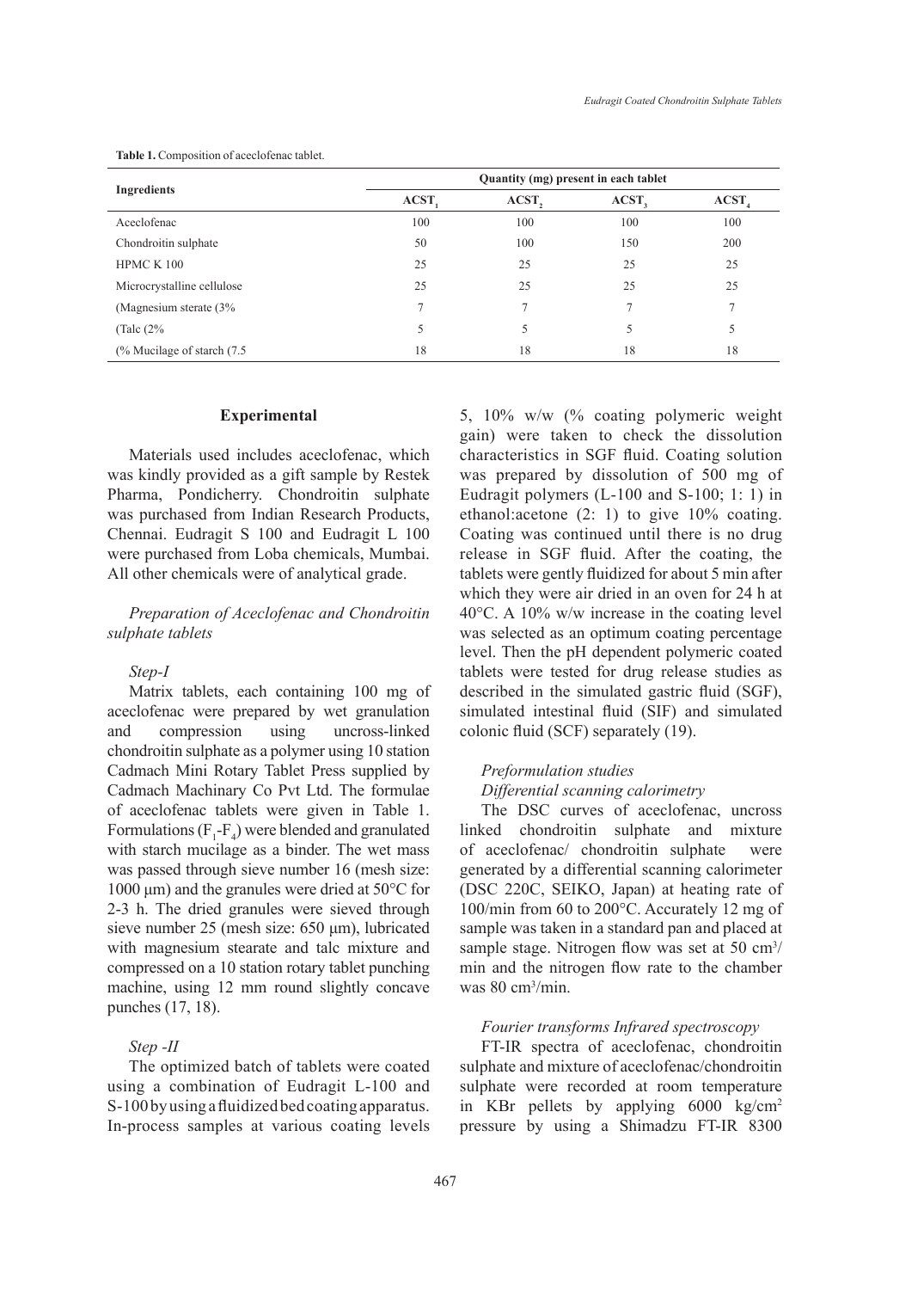Spectrophotometer (Shimadzu, Tokyo, Japan) in the wavelength region between 400 to 4000 cm−1.

#### *Evaluation of granules(18-21)*

The granules were evaluated for their flow properties, the Carr index (compressibility index) and Hausner ratio. The flow rate (g/s) was calculated from the time needed for the entire sample (40 g) to empty from the funnel. Bulk density was calculated from the amount of granules poured into a 100 mL graduated cylinder up to a total volume of 50 mL while for the tap density determination, the cylinder was tapped until no measurable change in the volume was observed. The bulk density (BD) and tapped density(TD) were calculated from Equation 1 and 2.

Bulk density = Weigh of powder/ Bulk volume (Equation 1)

Tapped density = Weigh of powder/Tapped volume (Equation 2)

Based on bulk density and tap density, both the Carr Index (%) and Hausner's ratio were calculated.

The Carr's index was calculated by the Equation 3:

Carr's index  $(^{0}_{0}) = [(TD-BD)*100] / TD$ (Equation 3)

The Hausner's ratio was calculated by the Equation 4:

Husner's Ratio =  $TD / BD$  (Equation 4)

Angle of repose was determined by fixed funnel method. Funnel with the end of the stem cut perpendicular to the axis of symmetry was secured with its tip at a given height (H) above a graph paper placed on a flat horizontal surface. The material was carefully poured through the funnel until the apex of the conical pile so formed just touches the tip of the funnel. The mean diameter of the base of powder cone was determined and the tangent of the angle of repose was calculated by Equation 5:

 $tan\alpha = H/R$  (Equation 5)

where  $\alpha$  is the angle of repose.

#### *Evaluation of tablets (22-24)*

Prepared matrix tablets were evaluated for thickness by using digital micrometer (Mityato, Japan). Hardness of the tablet was determined by using a Monsanto hardness tester, which is expressed in kg/cm<sup>2</sup>. Friability of the tablet was determined using Roche Friabilator, which is expressed in percentage. Twenty tablets were initially weighed (W initial) and transferred into the friabilator. The friabilator was operated at 25 rpm per min for four minutes (per 100 revolutions). The tablets were weighed again (W final) and the percentage of friability was then calculated by using the following formula, (F  $=$  W initial-W final/W initial×100). For Weight Variation, USP 2004 procedure for uniformity of weight was followed, twenty tablets were taken and their weight was determined individually and collectively on a digital weighing balance (Shimadzu, Japan). The average weight of one tablet was determined from the collective weight.

### *Drug content*

The drug content was determined by crushing and powdering five tablets from each batch separately. The amount of powder equivalent to 100 mg of the drug was weighed and dissolved in 100 mL of distlled water. After 20 min of centrifugation, aliquots of 1 mL were taken from this solution and diluted to 100 mL with water (10 μg/mL). Absorbance of the resulting solutions was measured in a UVspectrophotometer at 275 nm. Simultaneously, a 10 μg/mL of aceclofenac standard solution was prepared in the same medium and the absorbance recorded. Content of aceclofenac was calculated (27, 28).

# *In-vitro drug release studies in simulated gastric fluids*

In vitro dissolution studies for all the tablets was carried out using USP paddle method using USP XXIII dissolution apparatus at 100 rpm in 900 mL of dissolution medium (SGF) as dissolution media, maintained at  $37 \pm 0.5$ o. Five mL aliquot was withdrawn at the specified time intervals, filtered through whatmann filter paper and assayed spectrophotometrically at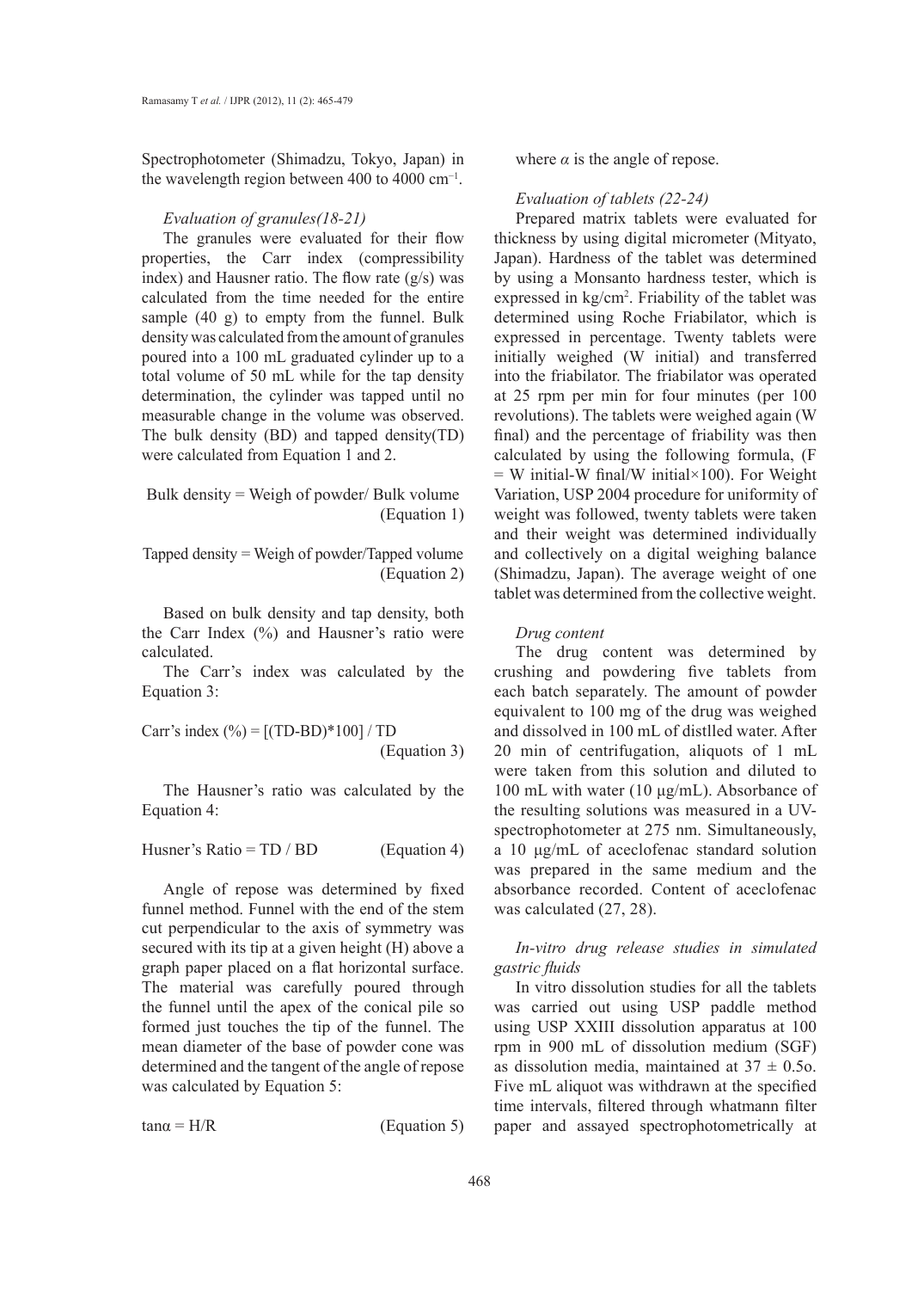275 nm using Spectrophotometer Model LUV-100A. An equal volume of fresh medium, which was prewarmed at 37°C was replaced into the dissolution media after each sampling to maintain the constant volume throughout the test. The pH of the dissolution medium was kept 1.2 for 2 h then, the pH of the dissolution medium was adjusted to 7.4 (SIF-simulated intestinal fluid) and maintained up to 24 h (29).

# *In-vitro drug release study in the presence of rat caecal content (SCF-simulated colonic fluid)*

Rat caecal content was prepared by the method reported by Van den Mooter *et al*. Four albino rats of uniform body weight (150- 200 g) with no prior drug treatment were used. They were weighed, maintained on normal diet, and administered 1 mL of 2% dispersion of Chondroitin sulphate in water, and this treatment was continued for 7 days for inducing the enzyme required for the degradation of Chondroitin sulphate in rats. Thirty minutes before starting the study, each rat was humanely killed and the abdomen was opened. The caecum were traced in rats, legated at both ends, dissected, and immediately transferred into phosphate buffered saline (PBS) pH 6.8, which was previously bubbled with  $CO<sub>2</sub>$ .

 The caecal bags were opened, the contents were weighed, homogenized and then suspended in PBS (pH 7.4) to give the desired concentration (2% w/v) of caecal content, which was used as simulated colonic fluid. The suspension was filtered through cotton wool and ultrasonicated for 10 min in an ice bath at 40% amplitude at 4°C using a probe sonicator (Soniweld, Imeco Ultrasonics, Mumbai, India) to disrupt the bacterial cell wall to release the enzyme After sonication, the mixture was centrifuged (Remi) at 2000 rpm for 20 min.

Tablets were placed in 200 mL of dissolution media (PBS, pH 7.4) containing 2% w/v rat caecal content. The experiment was performed with continuous  $CO_2$  supply into the dissolution medium. At different time intervals, the samples were withdrawn and replaced with fresh PBS. The experiment was continued up to 24 h. The withdrawn samples were pipetted into a series of 10 mL volumetric flasks, and volumes were made up to the mark with PBS and centrifuged.

The supernatant was filtered through 0.45  $\mu$ m membrane filter and the filtrate analyzed for aceclofenac content at 275 nm using UV spectrophotometer method. All the experiments were performed in triplicate (29).

*Quantification of the water uptake and erosion determination*

For conducting water uptake studies, the dissolution jars were marked with the time points of 0.5, 1, 2, up to 9 h. One tablet was placed in each dissolution jar containing 900 mL of phosphate buffer pH 7.4 buffers at  $37^{\circ}C \pm 0.5^{\circ}C$ , and the apparatus was run at 100 rpm using paddle. The tablets were taken out after completion of the respective stipulated time span as mentioned above and weighed, after the excess of water at the surface had been removed with filter paper. The wetted samples were then dried in an oven at 40°C up to constant weight. The increase of the weight on the tablet reflects the weight of the liquid uptake. It was estimated according to Equation 1.

$$
Q = 100
$$
 (W w – Wi) / W w (Equation 1)

Where Q is the percentage of the liquid uptake, and Ww and Wi are the masses of the hydrated samples before drying and the initial starting dry weight, respectively.

The degree of erosion (expressed as percentage erosion of the polymer content, E) was determined using Equation 2.

$$
E = 100 (W i - W f) W i
$$
 (Equation 2)

Where Wf is the final mass of the same dried and partially eroded sample.

The entire process was repeated to get 3 values for each time point, and the average was calculated (1).

#### *Stability studies*

The selected formulation of tablets were stored in amber-colored glass bottles at  $45^{\circ}$ C + 75% RH for a period of 3 months as per ICH harmonized tripartite guideline for stability testing of new drug substances and products framed by Europian agency for the evaluation of medicinal products (Human medicines evaluation unit) and was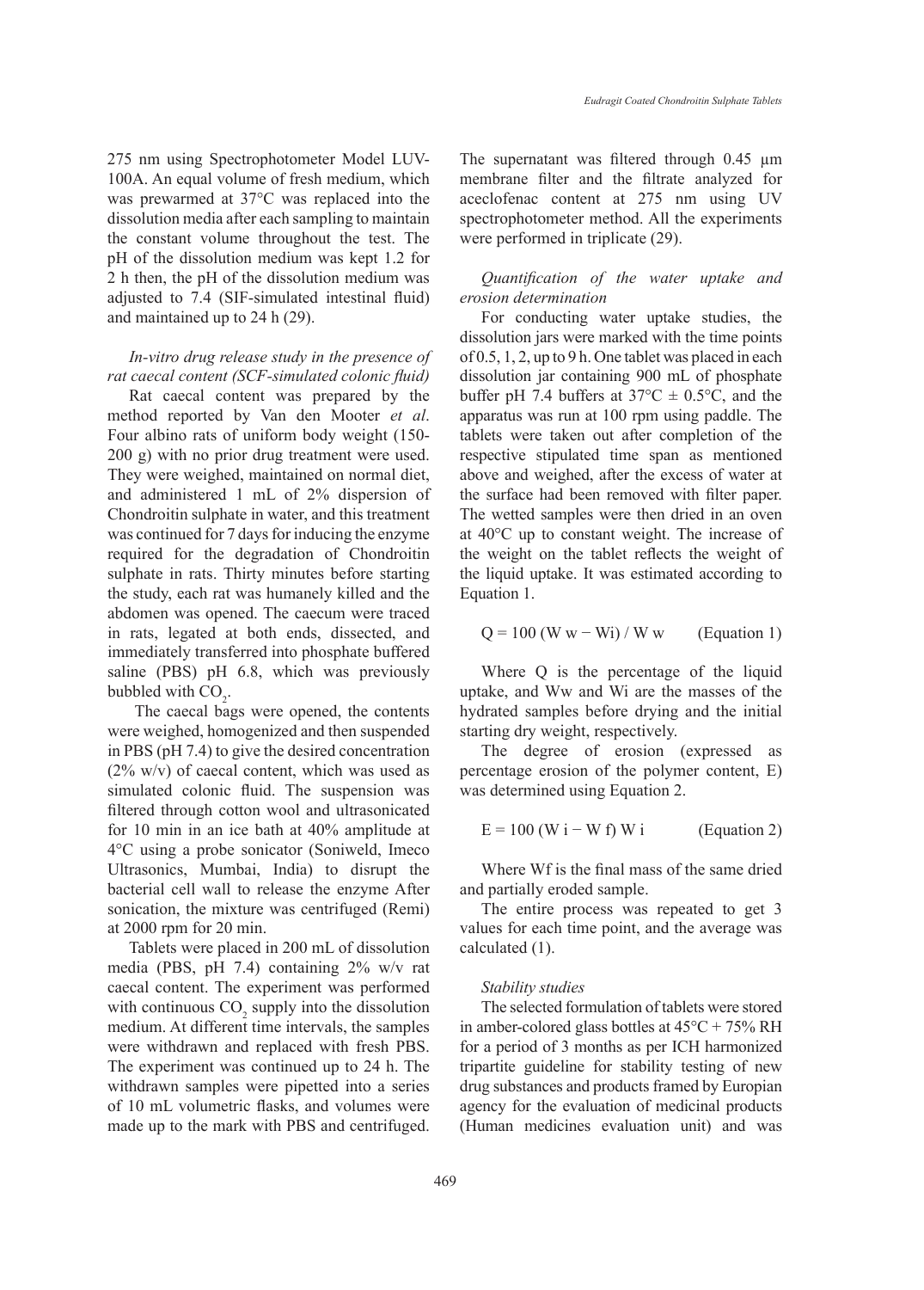observed for any change in colour, odour, and percentage drug content and cumulative drug release in various simulated GI fluids (SGF,SIFand SCF) (30, 31).

### *In-vitro release kinetics*

To study the release kinetics, data obtained from *in-vitro* drug release studies were plotted in various kinetic models: zero order (Equation 3) as cumulative amount of drug released vs time, first order (Equation 4) as log cumulative percentage of drug remaining vs time, and Higuchi's model (Equation 5) as cumulative percentage of drug released vs square root of time.

$$
C = K_0 t \t\t (Equation 3)
$$

where  $K_0$  is the zero-order rate constant expressed in units of concentration/time and t is the time in hours. A graph of concentration vs time would yield a straight line with a slope equal to K0 and intercept the origin of the axes (32).

$$
L \circ g C = L \circ g C \circ k t / 2.303
$$
 (Equation 4)

where *C0* is the initial concentration of drug, *k* is the first order constant, and *t* is the time (33).

$$
Q = K t 1/2
$$
 (Equation 5)

where  $K$  is the constant reflecting the design variables of the system and *t* is the time in hours. Hence, drug release rate is proportional to the reciprocal of the square root of time (34).

# *Mechanism of drug release*

To evaluate the mechanism of drug release from chondroitin sulphate tablet, data for the first 80% of drug release were plotted in Korsmeyer *et al's* equation (Equation 6) as log cumulative percentage of drug released vs log time, and the exponent *n* was calculated through the slope of the straight line.

$$
Mt / M\infty = K t n
$$
 (Equation 6)

where *Mt/M∞* is the fractional solute release,  $t$  is the release time,  $K$  is a kinetic constant characteristic of the drug/polymer system, and *n* is

an exponent that characterizes the mechanism of release of tracers (35). For matrix tablets, if the exponent  $n = 0.45$ , then the drug release mechanism is Fickian diffusion, and if  $0.45 \le n \le 0.89$ , then it is non-Fickian or anomalous diffusion. An exponent value of 0.89 is indicative of Case-II Transport or typical zero-order release (36).

#### *Statistical analysis*

The cumulative percentage release of aceclofenac from tablets in different medium was compared and the statistical significance was tested using students t-test. A value of  $p < 0.05$ was considered statistically significant.

#### **Results**

## *DSC studies*

DSC thermograms of Aceclofenac, gum and mixture are depicted in (Figure 1-A, B and C), respectively. The thermogram of the pure drug exhibited a sharp endothermic peak at 158.30 °C corresponding to its melting point, while the chondroitin sulphate exhibited a broad endothermic peak at 123.80 owing to its amorphous nature, while the thermogram of physical mixture of aceclofenac and Chondroitin sulphate was 158.7°C.The DSC thermogram of the chondroitin sulphate and drug mixture showed identical peaks corresponding to pure drug indicated the absence of well defined chemical interaction between the drug and the gum.

#### *IR studies*

A prerequisite for the successful preparation of microparticles is the compatibility between the polymer and the drug. Drug polymer interaction when studied by FT-IR showed no drug: excipient interaction. From the FTIR spectral interpretation the following result were obtained. The FTIR of aceclofenac shows intense band at 1771.47 cm<sup>-1</sup>, 1716.89 cm<sup>-1</sup>, 1589.53 cm<sup>-1</sup> and 1055.9 cm-1 corresponding to the functional groups C=O, COOH, NH and OH bending. The peaks observed in FTIR of physical mixture of aceclofenac and chondroitin sulphate was found to be at 1771.62 cm<sup>-1</sup>, 1716.76 cm<sup>-1</sup>, 1589.84 cm-1, 1055.88 cm-1 respectively. From the above interpretation it is understood that there is no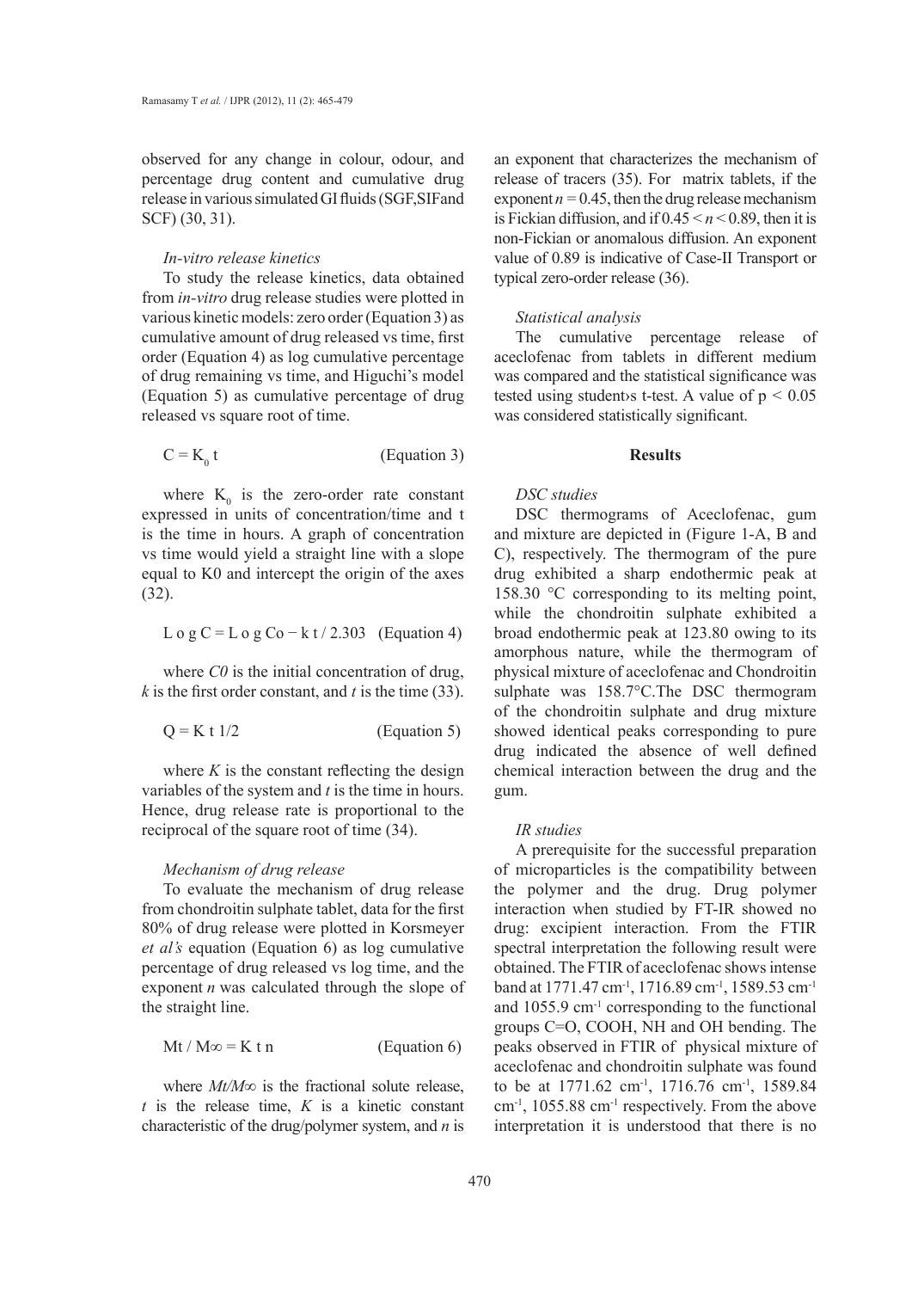

**Figure 1.** DSC thermograms of Aceclofenac (A), chondroitin sulphate (B) and physical mixture (C).

major shifting in the frequencies of above said functional groups of aceclofenac was identified which indicates that there is no chemical interaction between aceclofenac and chondroitin sulphate which were used in the formulations. It is given in Figure 2.

#### *Micromeritic properties*

The micromeritic properties of all the formulations were compared and it was found



**Figure 2.** FT-IR graph of Aceclofenac (A), chondroitin sulphate (B) and physical mixture (C).

that ACST1 batch was optimal and within specified limits. The micromeritic properties of various formulations are given in Table 2.

## *Physical properties*

The hardness decreased from  $6.9 \pm 0.12$ kg/cm2 to  $5.2 \pm 1.06$  kg/cm2, which showed that the hardness decreased gradually with the increase in chondroitin sulphate concentration and the tablet thickness increased from 2.9-4.3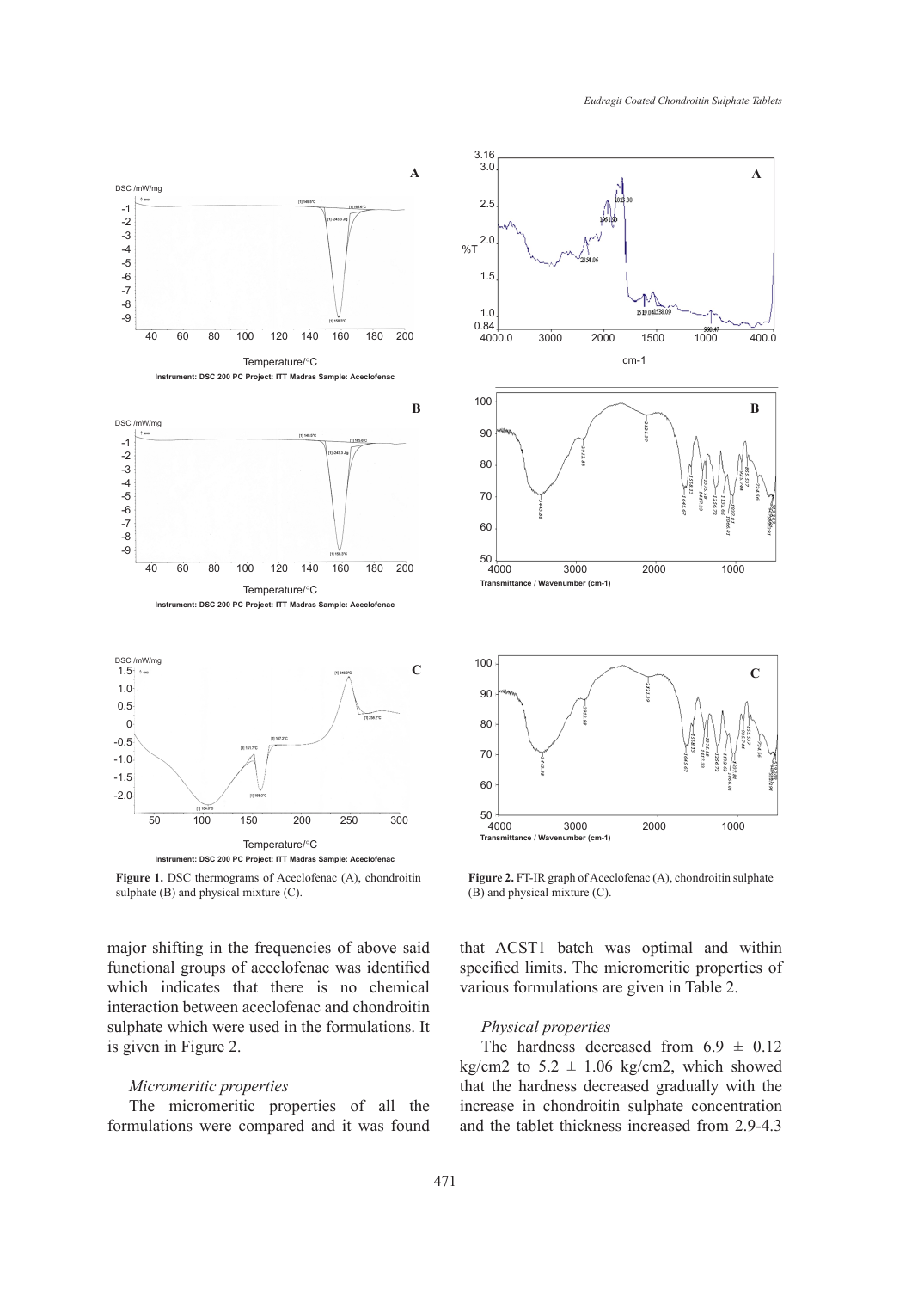| <b>THOICE</b> IT IT FORM the <b>HIGHTHING DEPTHING OF CHOIGHORING</b> Supplime thorous. |                  |                 |                   |                   |  |  |  |
|-----------------------------------------------------------------------------------------|------------------|-----------------|-------------------|-------------------|--|--|--|
| <b>Test</b>                                                                             | ACST,            | ACST,           | ACST <sub>2</sub> | ACST <sub>4</sub> |  |  |  |
| Bulk density $(g/cc)$                                                                   | 0.612            | 0.684           | 0.725             | 0.809             |  |  |  |
| Tapped density $(g/cc)$                                                                 | 0.697            | 0.801           | 0.855             | 0.970             |  |  |  |
| Carr's index                                                                            | 13.88            | 17.11           | 17.93             | 19.90             |  |  |  |
| Hausner's ratio                                                                         | 1.14             | 1.17            | 1.18              | 1.20              |  |  |  |
| Angle of repose                                                                         | 19°26'           | $20^{\circ}08'$ | $22^{\circ}19'$   | $24^{\circ}18'$   |  |  |  |
| Weight (mg)                                                                             | $234 \pm 1.2$    | $285 \pm 2.0$   | $338 \pm 1.2$     | $390 \pm 1.02$    |  |  |  |
| Drug content $(\% )$                                                                    | $99.40 \pm 0.20$ | $98.2 \pm 0.86$ | $99.27 \pm 0.12$  | $98.6 \pm 0.24$   |  |  |  |
| Hardness kg/cm2                                                                         | $6.9 \pm 0.12$   | $6.5 \pm 0.84$  | $5.8 \pm 0.17$    | $5.2 \pm 1.06$    |  |  |  |
| Thickness (mm)                                                                          | $2.9 \pm 0.6$    | $3.2 \pm 0.04$  | $4.2 \pm 0.08$    | $4.3 \pm 0.02$    |  |  |  |
| Friability $(\%)$                                                                       | $0.17 \pm 0.84$  | $0.20 \pm 0.62$ | $0.34 \pm 0.56$   | $0.32 \pm 0.48$   |  |  |  |

Table 2. Physical and Micromeritic properties of Chondroitin sulphate tablets.

 $n = 3$ , the values are mean  $\pm$  SD.

mm for ACST1 to ACST4. The weight variation, thickness and percentage friability lied within the pharmacopoeial limits and were given in Table 2.

*Percentage swelling of aceclofenac and chondroitin sulfate tablets*

The percentage of water uptake was found to be  $15.12 \pm 0.27\%$  for ACST1 and this rate increased gradually with the increase in chondroitin suphate concentration. That is 25.42  $\pm$  0.21, 32.16  $\pm$  0.21, and 43.15  $\pm$  0.47% for ACST2, ACST3 and ACST4 batch at 30 min, with the increase in polymer concentration from 22% to 51%. This trend persisted for the entire study period and the water uptake capacity decreased with the prolongation of the time and

finally the value ranged from  $5.48 \pm 1.02\%$ -11.98  $\pm$  0.73% for the batch from ACST1 to ACST4. The result for percentage swelling is given in Figure 3.

## *Percentage erosion*

The percent erosion decreased with increase in the chondroitin sulphate concentrations. The percent erosion was  $11.2 \pm 1.22\%$  for ACST1 and it decreased to  $1.03 \pm 0.56\%$  for ACST4. Similarly at the  $8<sup>th</sup>$  hour, the erosion was  $98.14 \pm 1.65\%$  for ACST1 and it decreased to  $69.41 \pm 1.34\%$  for the ACST4. This revealed the idea that with the decrease in the HPMC: CS ratio, the release rate decreased and like wise erosion percent also decreased. The results for percentage erosion is given in Figure 4.



**Figure 3**. Percentage swelling of formulations (ACST1 – ACST4).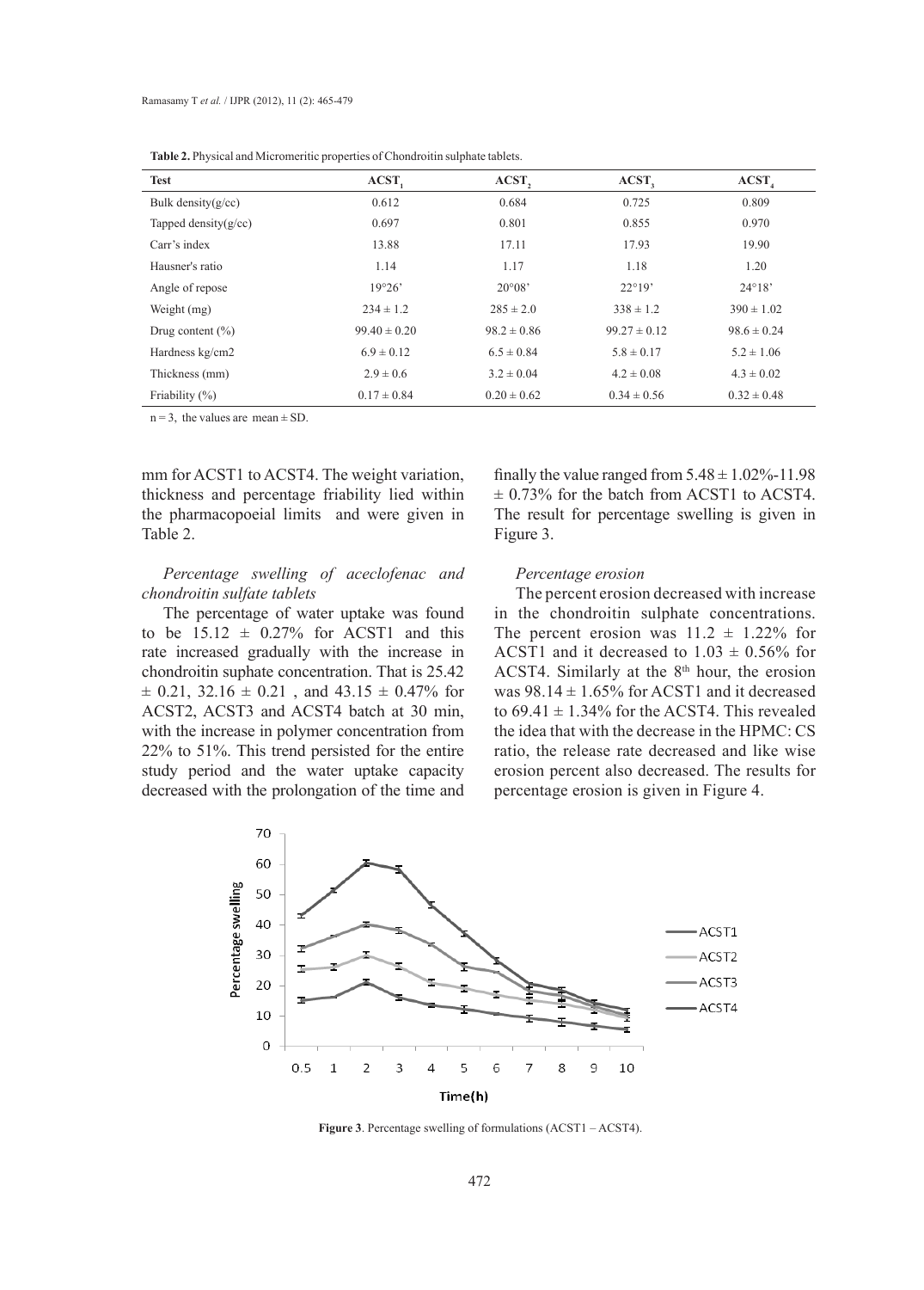

**Figure 4**. Percentage erosion of formulations (ACST1 – ACST4).

# *In-vitro drug release studies In SGF (pH 1.2 buffer)*

ACST1 tablets released about  $4.12 \pm 0.62$  % of drug at the end of 120th min. The percentage drug release increased from ACST1 to ACST4 (*i.e.* from 4.120.62 to  $10.16 \pm 0.62\%$ ).

## *In SIF (pH 7.4 buffer)*

There was less than one percentage release for the first 2 batches (ACST1 and ACST2 ) at the end of 30 min and virtually no release took place for the next 2 (ACST3 and ACST4 ) formulations. The percentage release was  $36.21 \pm 0.37\%$  for the ACST1 at the end of 6th hour which increases gradually with the increase in the chondroitin sulphate concentration, so that the final release was  $22.01 \pm 1.08\%$  for ACST4 batch, which indicate that with the increase in the chondroitin sulphate concentrations, the release rate decreases.The results for percentage drug release in SIF are given in Figure 5.

# *In SCF pH 7.4 buffer (with enzyme induction)*

As similar to that of release profile in SIF, the release profile in colonic fluid is also same where 8th hour release for ACST1 was found to be  $102.24 \pm 0.08\%$  and it decreased with the increase in the chondroitin sulphate concentration and was  $63.26 \pm 0.18\%$  for the ACST4 batch. The release was comparatively more than for the SIF as due to the presence of colonic enzyme which in turn helps in



**Figure 5**. Cumulative % drug release in SIF (pH 6.8).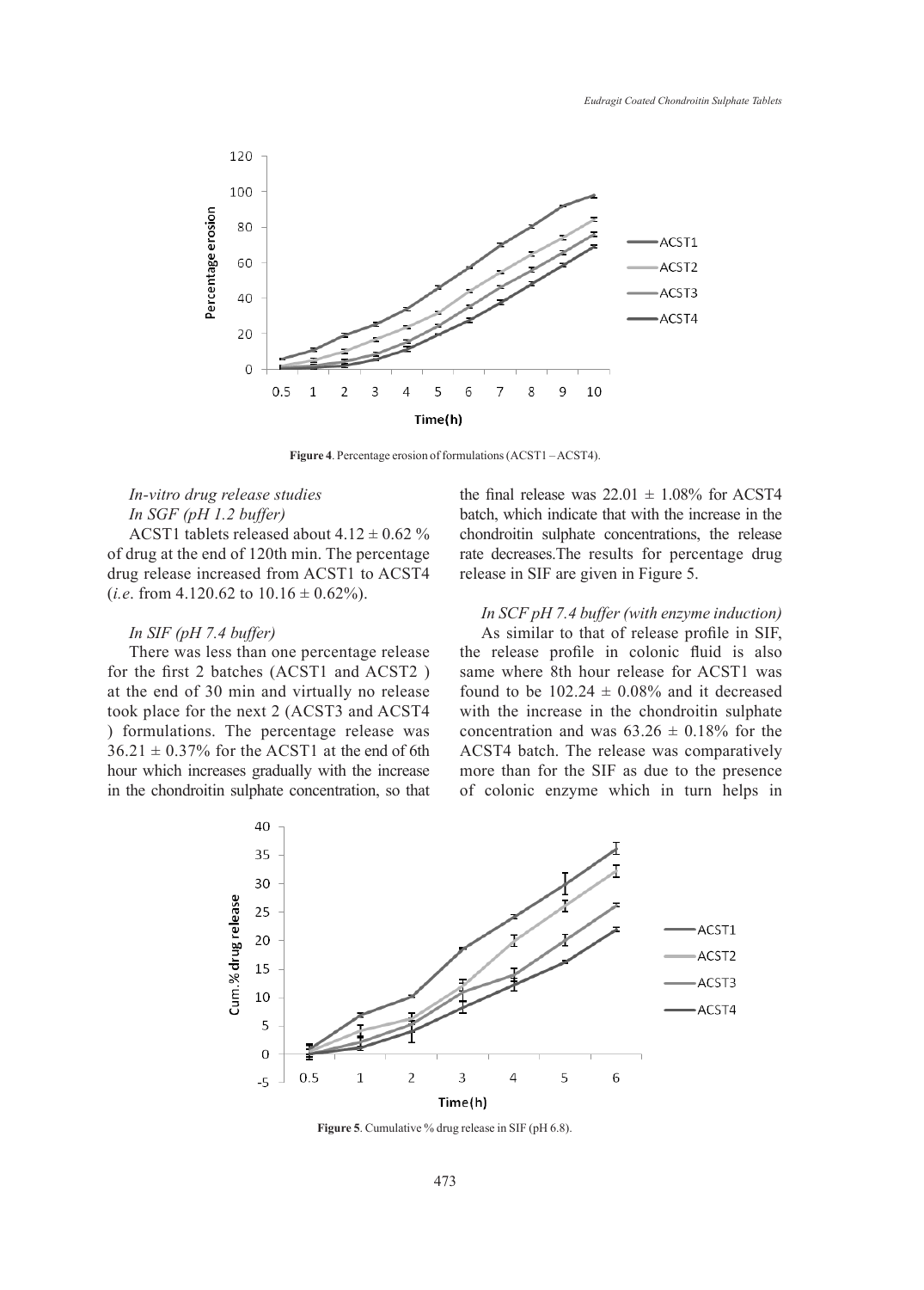

**Figure 6**. Cumulative % drug release in SCF (with enzyme induction) (pH 7.4).

degradation of the polymer and leads to more release in colonic fluid. The results for percentage drug release in SCF are given in Figure 6.

## *Step II*

Based on physical properties, micromeritic properties. Erosion and swelling behavior and *in-vitro* drug release characteristics, ACST1 was selected as a optimized batch from step-1 and was given pH dependent polymeric coating. The coating was done as described under the methodology. The tablets were coated to gain a weight of 10% and dried and subjected to *invitro* dissolution studies in simulated gastric fluids, SIF and in SCF.

## *In SIF and SCF*

There was no drug release obtained for the pH polymeric coated tablets in SGF, while drug release in SIF was very negiligible. The drug release in SCF was found to be significantly higher than in

 $SIF(p \gg 0.05)$ . The results for percentage drug release in SIF and SCF were given in Figure 7.

# *In-vitro release kinetics*

When the data were plotted according to the first order equation, all the formulation showed a fair linearity, with R2 value between (0.672-0.753), when the same data was plotted according to the zero order equation, it shown a good linearity with R2 value between (0.9801- 0.9962). The treatment of the data with all the models were given in Table 3.

#### *Stability studies*

The stability studies revealed that E-ACST1 formulae did not show any changes in its appearance and drug content after 6 months at an accelerated temperature and humidity condition.

# **Discussion**

The colon specific drug delivery system has a

| <b>Formulation</b> | Zero order     | <b>First order</b> | Higuchi<br>$\mathbb{R}^2$ | Korsemeyer-peppas |              |
|--------------------|----------------|--------------------|---------------------------|-------------------|--------------|
|                    | $\mathbb{R}^2$ | $\mathbb{R}^2$     |                           | $\mathbb{R}^2$    | $\mathbf{H}$ |
| ACST1              | 0.9962         | 0.753              | 0.998                     | 0.994             | 0.45         |
| ACST <sub>2</sub>  | 0.9874         | 0.712              | 0.983                     | 0.993             | 0.69         |
| ACST3              | 0.9815         | 0.752              | 0.981                     | 0.984             | 0.56         |
| ACST4              | 0.9801         | 0.672              | 0.988                     | 0.975             | 0.72         |

#### **Table 3.** Release kinetics of ACST formulations.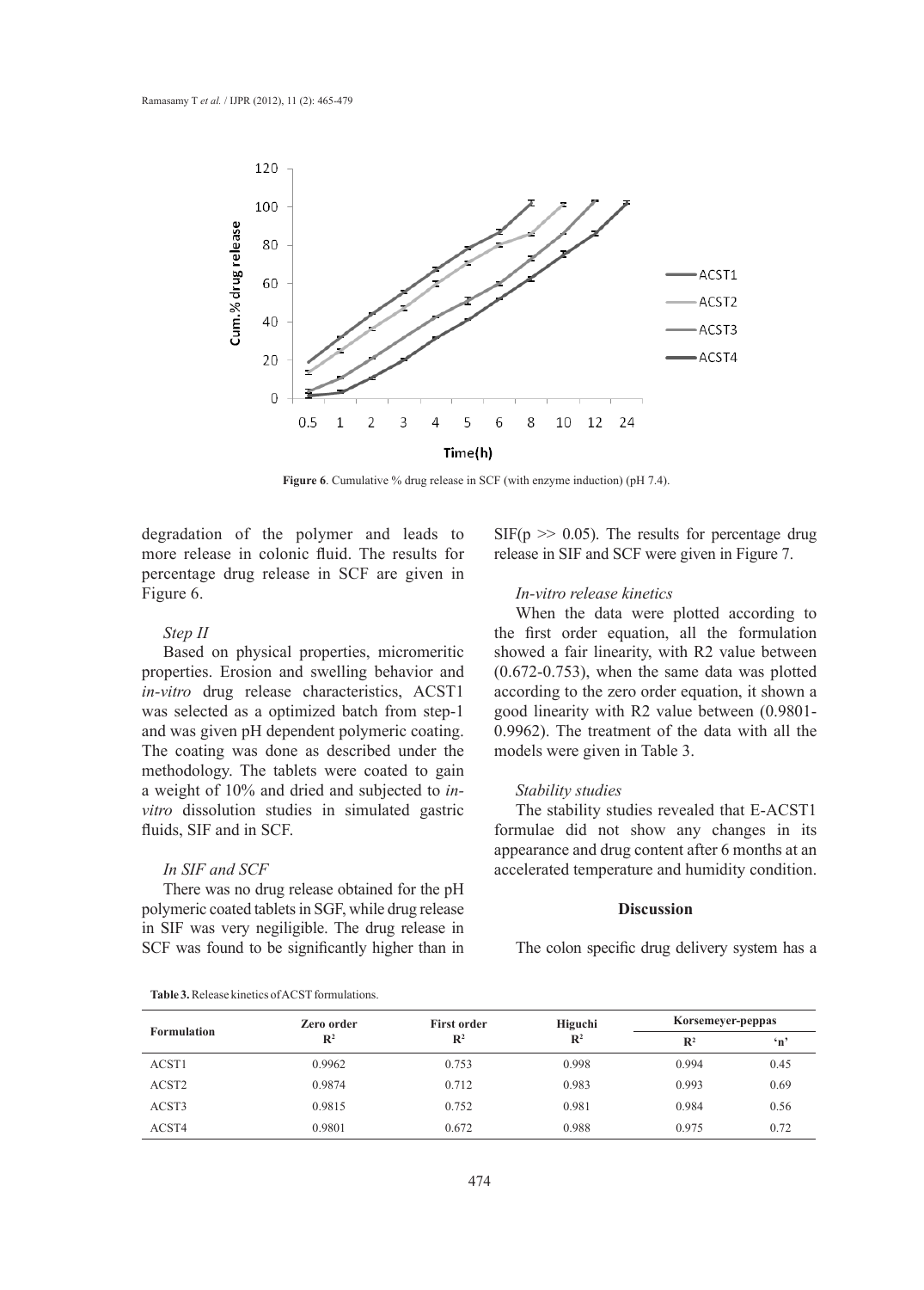

**Figure 7**. Cum. % drug release of eudragit coated E-A CST4 in SIF and SCF.

potential value when a delay in absorbtion is desired from a therapeutic point of view in the treatment of the disease rheumatoid arthritis which have peak symptoms in early morning. Of the several approaches of colon specific delivery of drugs, a combination of coating with pH sensitive polymers namely Eudragit L-100 and Eudragit S-100 and embedding in biodegradable matrices (uncross linked chondroitin sulphate) has been followed for preparation of formulations. The combination of these two polymers in a various ratios makes it possible to manipulate drug release within pH range of 6.0 to 7.0. The matrices of natural polysaccharides are assumed to remain intact in the physiological environment of stomach and small intestine. But once they reach the colon they are acted upon by the bacterial polysaccharidases and result in the degradation of the matrices and release of the embedded drug. Uncross linked chondroitin sulphate have been reported to possess ideal qualities for sustained release of the drug to the targeted site (37) (colon). Colon-specific delivery of the investigational drug (aceclofenac) was aimed through single unit systems (tablets) in order to ascertain the efficacy of these formulations for delivery of drug to the colon. It has been earlier reported that polymer concentration is found to influence the release characters of the drug from the dosage form. Chondroitin sulphate in varying concentrations  $(22, 35, 45, 45, 51\%)$  were used to prepare tablets.

475

The method employed for tableting in this study was wet granulation and compression for which the granules should possess good flow and compacting properties. The optimum values for Carr›s index (%) and Hausner›sratio are upto 15% and less than 1.20, respectively (38). Values for angle of repose (°) less than or equal to 25 generally indicate free flowing material. By means of pilot studies it was found that Plain aceclofenac exhibited angle of repose value of  $38^{\circ}42 \pm 0.52$  indicating extremely poor flow property. It was further supported by high Carr>s index value of  $29.69 \pm 0.27$  and Hausner is ratio of  $1.44 \pm 0.08$ . All the prepared granules Possessed good flow properties as indicated by low values of Angle of repose  $(19°26' \pm 1.34 - 24°18' \pm 2.34)$ , Carr>s index  $(13.88 \pm 0.28 - 19.90 \pm 0.09)$  and Hausner>s ratio  $(1.14 \pm 0.11 - 1.20 \pm 0.04)$ . Since, the flow properties of the powder mixture are important for the uniformity of dose of the tablets, ACST1 was found to be good among all the formulation due its low Hausner's ratio, compressibility index and angle of repose values.

The tablets of different batches showed varied thickness  $(2.9 \pm 0.6 \text{ to } 4.3 \pm 0.02)$ , and hardness  $(6.9 \pm 0.12 \text{ kg/cm to } 5.2 \pm 1.06)$ . The friability  $(0.17 \pm 0.84$  to  $0.32 \pm 0.48$  %) and weight variation (%deviation:  $\pm 2.20$  to  $\pm 4.37%$ ) of different batches of tablets were found within the prescribed limits. The drug content was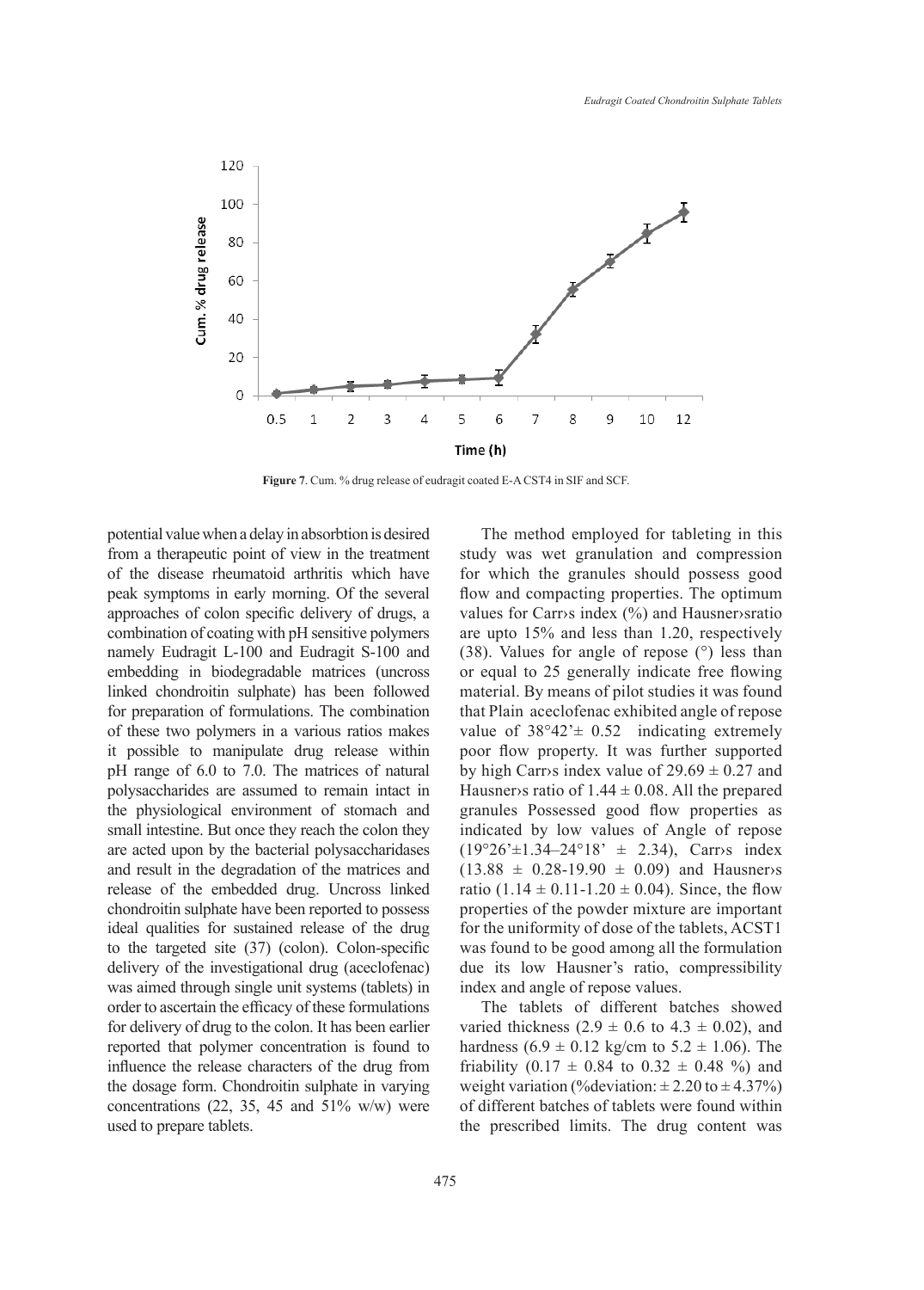found to be uniform  $(> 98\%)$  within the batches of different tablet formulations. The hardness of the tablets were decreased with the increase in chondroitin sulphate concentration where as thickness increases which will inturn increase the surface area. Thus various concentration of chondroitin sulphate did not influence the physical characteristics of the tablets, however the swelling index and the percentage erosion appears to be dependent on its concentration.

Investigation of swelling and erosion of tablets in various GI fluids is a valuable exercise to better understand the mechanisms of drug release from the matrix tablets and the relative importance of participating parameters. These data are in accord with our results as shown in Figures 1- A and B. Polymer swelling and erosion studies demonstrated a linear increase of these parameters up to 2 h. These data were fitted into the zero-order equation ( $r^2 > 0.99$ ) and the erosion parameter, with this linearity remaining during all time interval  $(8 \text{ h})$   $(r^2 > 0.99)$ . The tablets prepared with high concentrations of chondroitin sulphate showed a lower rate of erosion and a faster rate of swelling, as compared with the tablets containing lower concentrations of chondroitin sulphate. This effect may be attributed to an increase of water uptake in the presence of a larger amount of the chondroitin sulphate and viscoelastic mass formation (39). Perhaps the viscoelastic mass formation also attributed to interaction of chondroitin sulphate with the starch mucilage due to intermolecular interaction (40) After 4 h, the linear mechanism of water uptake is altered due to the high erosion percentage of the formulations and probable change in gel structure. The swelling behavior

indicated a rate at which this formulation absorbed water from dissolution media and swelled. The changes in weight, characteristic of water uptake and swelling, started from the beginning and continued until 120 min of experiment and after that it started decreasing. The percentage erosion was measured as the weight loss from matrix tablets immersed in dissolution media as a function of time. Weight loss from the tablets increased progressively with the erosion time. Polymer swelling and erosion was distinguishable among four formulations.

The evaluation of release profiles is

recommended as an important tool in the development and optimization of drug formulations. The release rate of aceclofenac in first two hours in acid media was so negligible (less than 10%) for all the formulation that the result was not shown in the release curve. At this pH, aceclofenac exists in its acidic form which is well known to be practically insoluble in the stomach (40, 42). When the dissolution was changed to pH 7.4 phosphate buffer media, the drug release rate was slightly increased, possibly because the aceclofenac was partially converted to aceclofenac salt which is soluble and also because of swelling and erosion phenomenon. The release of drug in SCF is very high due to the presence of enzymes and a significant differences ( $p \gg 0.05$ ) was observed between different formulations formulated with varying proportions of chondroitin sulphate. The drug release from ACST1 (102.34  $\pm$  0.36) was high, while it was low for ACST4  $(63.26 \pm 0.22)$ at 8th hour of the study. The result has been reported by Jitendra *et al.* (43). The reason for this may be low concentration of chondroitin sulphate in ACST1 and high concentration in ACST4 which causes hydration of chondroitin sulphate particles in neutral medium resulted in extensive swelling. This caused initially well Separated particles to come into contact and then the Swollen particles coalesced. This resulted in a continuous viscoelastic matrix which fills the interstices, maintaining the integrity of the tablet and retarding further liquid penetration. As a result of a high swelling, chondroitin sulphate matrix tablets can sustain the drug release in SCF. In chondroitin sulphate tablets, drug release is controlled by extraction of the medicament by a simple diffusional process through an enveloping homogenous matrix and by leaching of the medicament by the bathing fluid, which is able to enter the drug matrix phase through pores, cracks and intergranular spaces. Chondroitin sulphate has a substantial ability to swell and form a hydrogel in neutral medium hence the initial drug release takes place in SIF. Where as the enteric polymers remain insoluble in the gastric pH and intestinal pH and thus controlling the release of drug within the desired range.

The second part of the formulation focused on the pH dependent polymeric coating of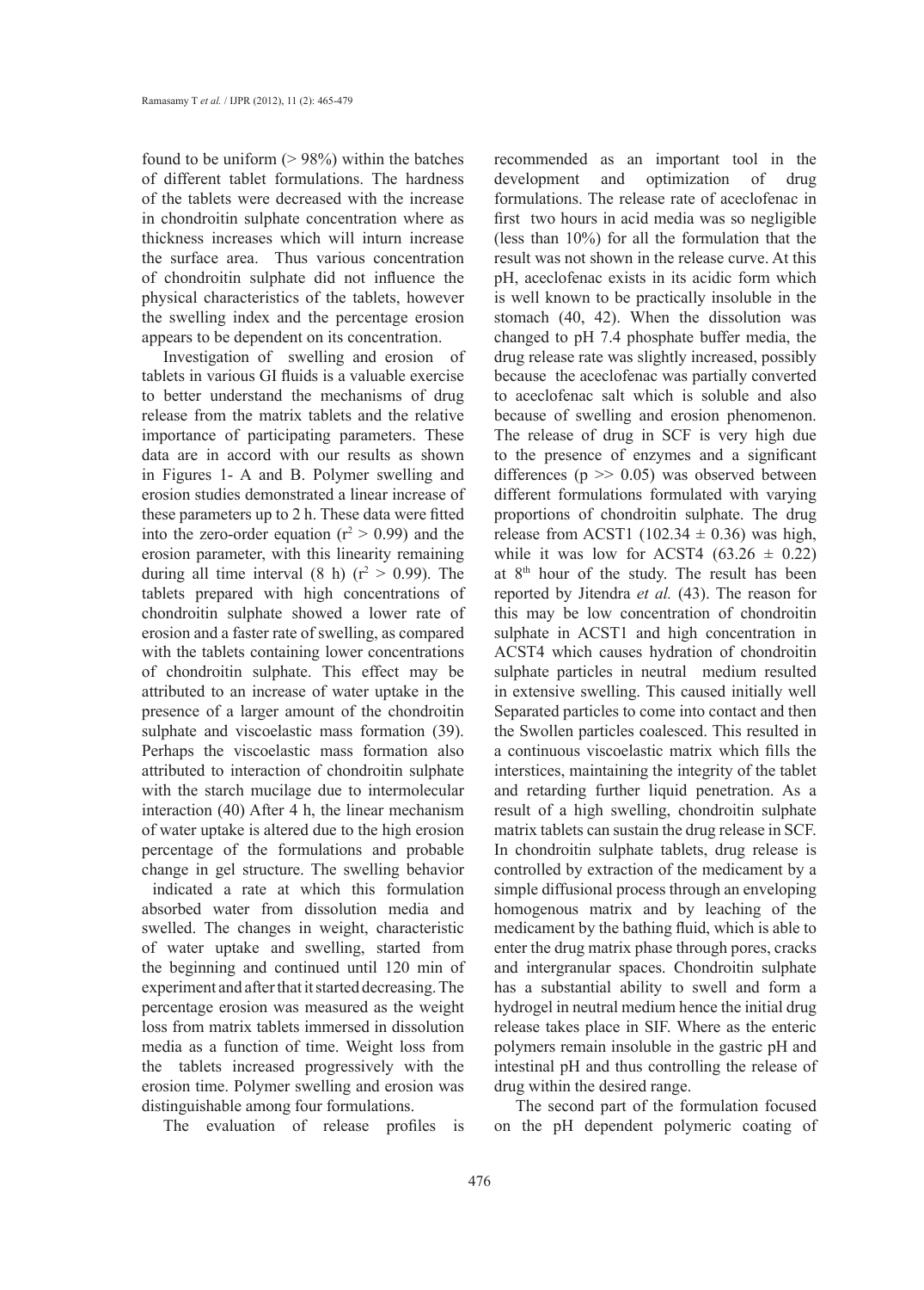the chondroitin sulphate tablets. The coating polymers were, Eudragit S-100 and Eudragit L-100, dissolves above pH 7.0, there by protecting the drug from releasing from the core before reaching the colonic region. Once the enteric coating dissolves, it is expected that drug release would then be controlled by chondroitin sulphate in the target area. Taking into account the dissolution profile of Chondroitin sulphateaceclofenac tablets, the ACST1 was an optimized formulation as its dissolution profile was akin to the expected requirements of the study.

The *in-vitro* release behavior of coated tablets was very dramatic. As expected, no drug release occurred at gastric pH 2.0 for 2 h. After this lag time, tablets passes through small intestine where a negligible amount of drug is released and a maximum drug release of 100.24% takes place in the colonic fluid at  $8<sup>th</sup>$  hour due to the microbial degradation of chondroitin sulphate. The mechanism of drug release from matrices containing swellable polymers is complex and not completely understood. Some systems may be classified as either purely diffusion or erosion controlled, while most systems exhibit a combination of these mechanisms. According to Alderman *et al.*(44), when the hydrophilic matrix system enters an *in-vitro* dissolution medium, drug particles initially pass into solution from the surface.

The solid matrix also begins to swell as soon as hydration with solvent molecules, diffusion of the dissolved drug and erosion of viscous polymer layer into aggregates or granules and these in turn de aggregate into fine particles that also release their drug content by dissolution. Higuchi model describes the release of the drug from the matrix system through diffusion by pore formation. The release mechanism is also influenced by porosity and totuosity of the matrix (Florence *et al.*) ( 45). In this study, drug release kinetics was evaluated by fitting with different models, zero-order, first-order, Higuchi, or Krosmeyer-Peppas. According to the Table 3, it is observed that ACST1 formulation was best fitted with zero order model indicating their release kinetics is not dependent on the concentration of drug in the depot. Interestingly, release data of all the tablet formulations fitted well with zero-order release model with a correlation coefficient  $(r^2)$  greater

477

than 0.98.This is probably due to the extensive swelling of tablets. Where as matrix tablets did not show a good fit with first order model with a correlation coefficient  $(r^2)$  between 0.67-0.75. From the correlation coefficient values (shown in Table 3), it appears that the Higuchi model seems the best-fitting model, which indicates a diffusion-controlled release.

The drug release data were fitted to the power law or the Korsmeyer–Peppas equation as shown in Table 3. The Mechanism of drug release from matrices containing swellable polymers is complex and not completely understood. Some systems may be classified as either purely diffusion or erosion controlled, while most systems exhibit a combination of these mechanisms. In this study, the aceclofenac release, in neutral medium, from chondroitin sulphate tablets showed a good fit into the Korsmeyer-Peppas equation, indicating combined effect of diffusion and erosion mechanisms for drug release. As illustrated in Table 3, it exhibited a correlation coefficient  $(r^2)$  greater than 0.98 for all the formulation. In the case of matrix tablets, 0.45 < n corresponds to a Fickian diffusion mechanism and  $n = 0.89$  indicates a purely relaxed controlled delivery which is referred to as Case II transport. Intermediate values  $0.45 < n < 0.89$  indicate an anomalous behavior (non-Fickian kinetics corresponding to coupled diffusion/polymer relaxation). Occasionally, values of  $n > 0.89$  have been observed, which has been regarded as Super Case II kinetics. The calculated exponents (n) were in the range from 0.45 To 0.72, indicating an anomalous transport mechanism. The release pattern swiftly deviated from ACST1 to ACST 4. This may also be attributed to the synergistic increase in gel viscosity at the tablet periphery. This will decrease the rate of advancement of swelling front into the glassy matrix resulting in a slow diffusion of the drug. As the swelling front advances into the glassy polymer, the rubbery state, polymer (gel at the tablet periphery) which is devoid of the drug, undergoes attrition. When these two rates are equal, the diffusional path length for the drug remains constant and zeroorder release will be seen. The value of  $r^2$  was also found to be higher for the Higuchi model. Hence the release pattern also follows the Higuchi model. The solvent molecule diffuses into the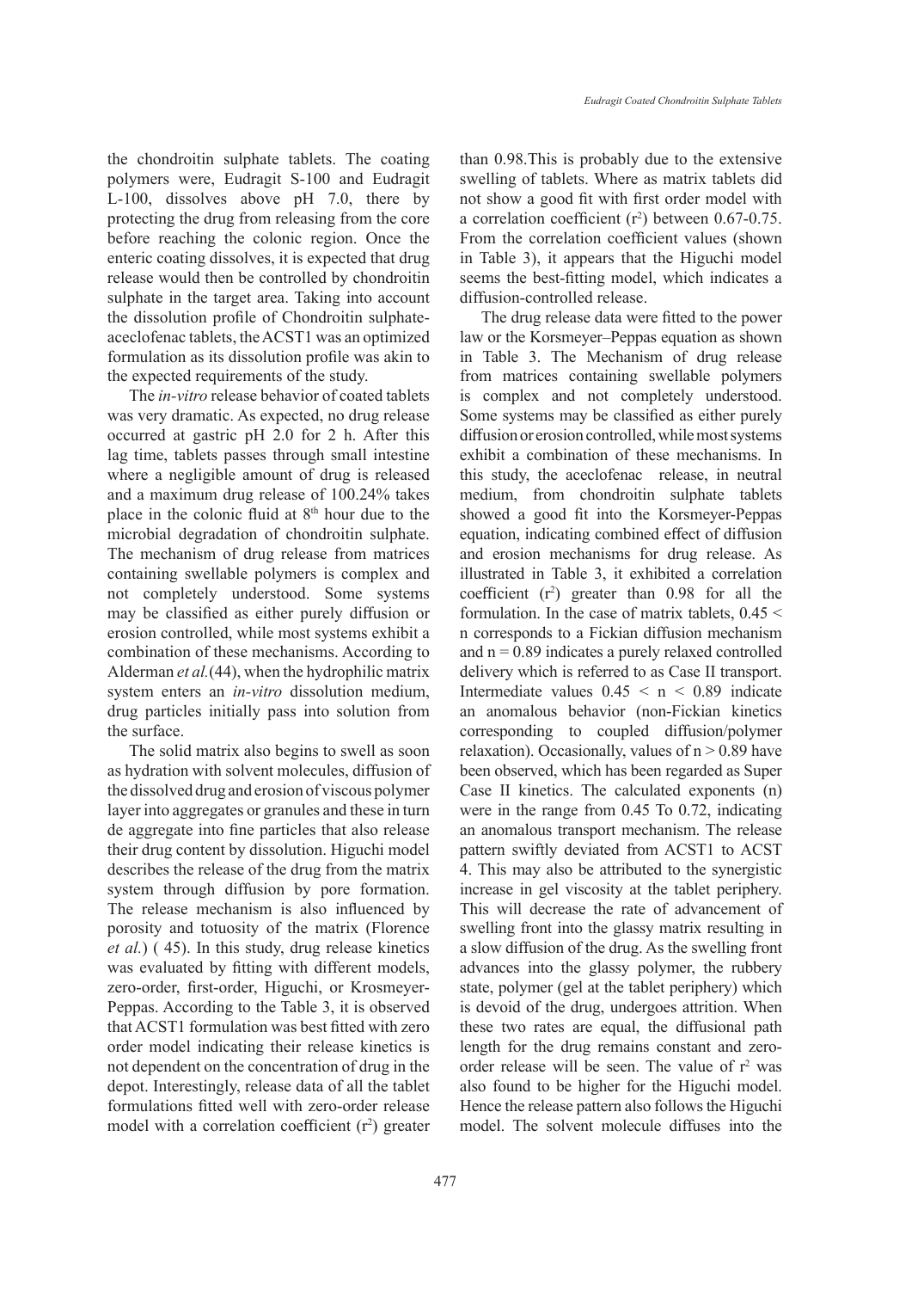polymer creates an osmotic pressure. The initial swelling at the surface then creates additional surface for the additional penetrant and thus leads to the formation of viscoelastic mass which gives its glassy state. Moreover the accumulation of solvent around the periphery of tablet creates a solvent shock which also causes the drug release. At the end of the release process, all the polymer materials are completely dissolved in case if it follows the zero order and higuchi mechanisms. The drug release slows down with the increase in the viscosity of the gel forming polymer. The insoluble polymeric matrix of the table core of the present invention is sufficiently strong to retard the rate of release of the active ingredient or drug from the core. In addition, the tablet core provides a backbone for the outer rate controlling membrane. The polymeric matrix core prevents shrinkage and rupture of the membrane coating on exposure to gastrointestinal fluid. It also provides a tortuous path for penetrating gastrointestinal fluid, thereby keep a drug reservoir in the membrane coated polymeric matrix for a longer period of time.

The results of accelerated stability studies, carried out according to ICH guidelines, indicated thatE-ACST1 tablets did not show any changes in physical parameters (colour, friability and hardness) during the study period and the drug Content was found above 97% at the end of 180 days (0 day : 99.45  $\pm$  0.22%; 15 days:98.26  $\pm$ 0.81%; 30 days:98.01  $\pm$  0.16%; 60 days:97.88  $\pm$ 0.12%; 90 days: 97.67  $\pm$  0.65%; 180 days: 97.01  $\pm$  0.43%). This indicates that E-ACST1 tablet exhibited good physical stability and acceptable potency at accelerated storage condition for 6 months.

From the overall results on the behavior of chondroitin sulphate-aceclofenac tablets, it is understood that, the drug release could be a result of the combination of hydration of chondroitin sulphate and enzymatic degradation by colonic bacterial enzymes. The present study focussed on viability of tablets of aceclofenac with uncross linked chondroitin sulphate for controlled and colon specific delivery in chronotherapy of rheumatoid arthritis where delay in delivery is preferable. A further detailed study in human subjects will through more light on their efficacy and compliance.

# *Conflict of interest* The authors report no conflict of interest

#### **Acknowledgement**

We are very much grateful to Dr. Ishari Ganesh, Chairman, vels university for providing necessary facilities to conduct the research work and also would like to thank Dr.K. Bhaskar reddy, Principal, Srinivasa college of pharmacy, chitoor, for his valuable help during the course of the work.

#### **References**

- Paharia A, Yadav AK, Rai G, Jain SK, Pancholi SS and (1) Agrawal GP. Eudragit-coated Chondroitin sulphate Microspheres of 5-Fluorouracil for Colon Targeting. *AAPS PharmSciTech.* (2007) 8: 135-146.
- (2) Sarasija S and Hota A. Colon-specific drug delivery systems. *Ind. J. Pharm. Sci.* (2000) 62: 1-8.
- Vaidya A, Jain A, Khare P, Agrawal RK and Jain SK. Metronidazole loaded pectin microspheres for colon targeting. *J. Pharm. Sci*. (2009) 98: 4229-36. (3)
- Avadi MR, Ghassemi AH, Sadeghi AM, Erfan M, (4) Akbarzadeh A, Moghimi HR and Rafiee-Tehrani M. Preparation and characterization of theophyllinechitosan beads as an aapproach to colon delivery. *Iranian J. Pharm. Res*. (2004) 3:73-80.
- Atyabi F, Vahabzadeh R and Dinarvand R. Preparation (5) of ethylcellulose coated gelatin microspheres as a multiparticulate colonic delivery system for 5-aminosalicilic acid. *Iranian J. Pharm. Res*. (2004) 3: 81-86.
- Mandal AS, Biswas N, Karim KM, Guha A, Chatterjee (6) S, Behera M and Kuotsu K. Drug delivery system based on chronobiology- A review. *J. Control. Rel.* (2010) 147: 314–325.
- (7) Smolensky MH and Peppas NA. Chronobiology, drug delivery, and chronotherapeutics. *Adv. Drug Delivery Rev.* (2007) 59: 828-851.
- (8) Sinha VR and Kumria R. Polysaccharides in colonspecific drug delivery. *Int. J. Pharm.* (2001) 224: 19-38
- (9) Yang L, Chu JS and Fix JA. Colon-specific drug delivery: new approaches and *in-vitro/in-vivo* evaluation. *Int. J. Pharm.* (2002) 235: 1-15.
- $(10)$  Kumar R, Patil MB, Patil SR and Mahesh SP. Polysaccharides based colon specific drug delivery: a review. *Int. J. Pharm. Tech. Res*. (2009) 1: 334-346.
- (11) Dhawale SC, Bankar AS and Patro MN. Formulation and evaluation porous microspheres of 5-fluorouracil for colon targeting. *Int. J. Pharm. Tech. Res*. (2010) 2: 1112-1118.
- Wastenson A. Properties of fractionated chondroitin (12) sulphate from ox nasal septa. *Biochem. J.* (1971) 122: 477-485.
- Toledo OMS and Dietrich CP. Tissue specific distribution (13)